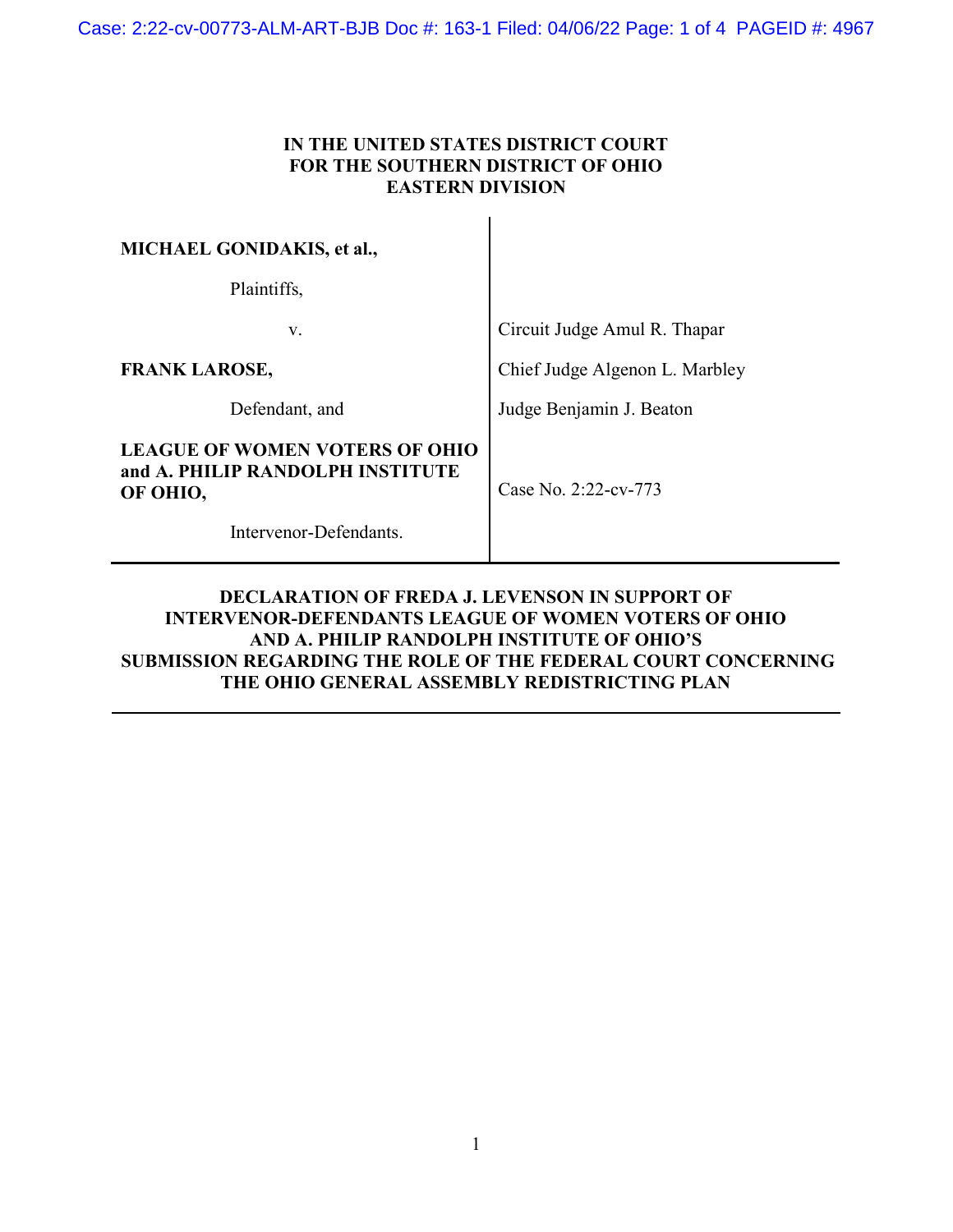## Declaration of Freda J. Levenson

I, Freda J. Levenson, having been duly sworn and cautioned according to law, hereby

state that I am over the age of eighteen years and am competent to testify as to the facts set forth

below based on my personal knowledge and having personally examined all records referenced

in this affidavit, and further state as follows:

- 1. I am one of the counsel for Intervenor-Defendants League of Women Voters of Ohio and A. Philip Randolph Institute of Ohio in the above-captioned case.
- 2. Exhibit 1 is a true and correct copy of the visual representation of the Third Plan adopted by the Ohio Redistricting Commission ("the Commission") on February 24, 2022, which is publicly available on the Commission's website: https://redistricting.ohio.gov/maps.
- 3. Exhibit 2 is a true and correct copy of the native files for the Third Plan adopted by the Commission on February 24, 2022, which are publicly available on the Commission's website: https://redistricting.ohio.gov/maps. Exhibit 2 was filed manually with the Court and will be served on counsel of record for all parties. See ECF No 155.
- 4. Exhibit 3 is a true and correct copy of the visual representation of the Fourth Plan adopted by the Commission on March 28, 2022, which is publicly available on the Commission's website: https://redistricting.ohio.gov/maps.
- 5. Exhibit 4 is a true and correct copy of the native files for the Fourth Plan adopted by the Commission on March 28, 2022, which are publicly available on the Commission's website: https://redistricting.ohio.gov/maps. Exhibit 4 was filed manually with the Court and will be served on counsel of record for all parties. See ECF No 155.
- 6. Exhibit 5 is a true and correct copy of the transcript of the March 28, 2022 Ohio Redistricting Commission Hearing, which is publicly available on the Commission's website: https://redistricting.ohio.gov/meetings.
- 7. Exhibit 6 is a true and correct copy of the Affidavit of Dr. Christopher Warshaw, as filed on April 1, 2022 in the Supreme Court of Ohio in League of Women Voters of Ohio, et al. v. Ohio Redistricting Commission, et al., Case No. 2021-1193.
- 8. Exhibit 7 is a true and correct copy of the visual representation of the March 28, 2022 plan drafted by independent map drawers Drs. Douglas Johnson and Michael McDonald ("Independent Plan"), which is publicly available on the Commission's website: https://redistricting.ohio.gov/maps.
- 9. **Exhibit 8** is a true and correct copy of the native files for the March 28, 2022 plan drafted by independent map drawers Drs. Douglas Johnson and Michael McDonald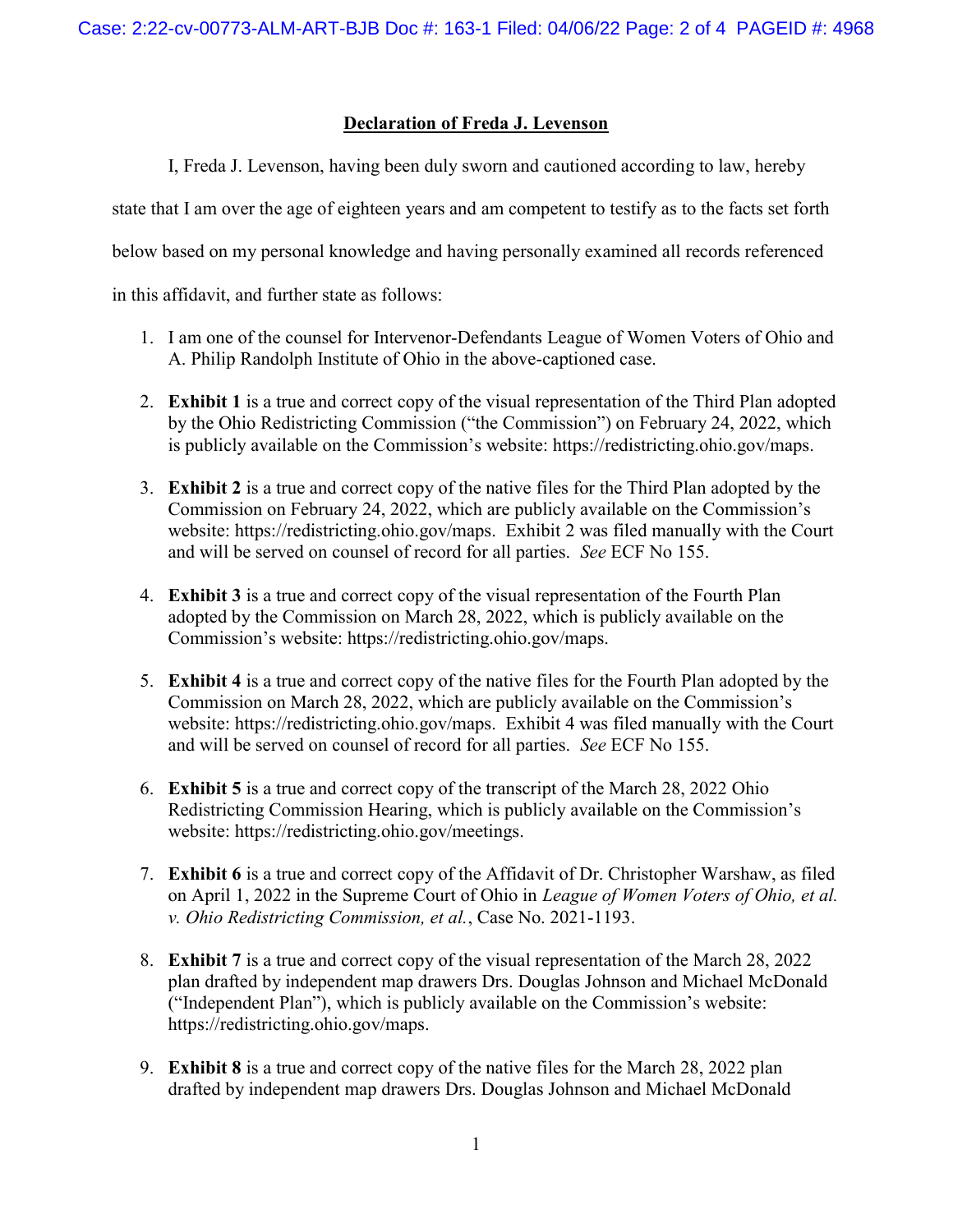("Independent Plan"), which are publicly available on the Commission's website: https://redistricting.ohio.gov/maps. Exhibit 8 was filed manually with the Court and will be served on counsel of record for all parties. See ECF No 155.

- 10. Exhibit 9 is a true and correct copy of the transcript of the March 21, 2022 Ohio Redistricting Commission Hearing, which is publicly available on the Commission's website: https://redistricting.ohio.gov/meetings.
- 11. Exhibit 10 is a true and correct copy of the Affidavit of Senator Vernon Sykes, as filed on April 4, 2022 in the Supreme Court of Ohio in League of Women Voters of Ohio, et al. v. Ohio Redistricting Commission, et al., Case No. 2021-1193.
- 12. Exhibit 11 is a true and correct copy of the Affidavit of Minority Leader Allison Russo, as filed on April 4, 2022 in the Supreme Court of Ohio in League of Women Voters of Ohio, et al. v. Ohio Redistricting Commission, et al., Case No. 2021-1193.
- 13. Exhibit 12 is a true and correct copy of the Affidavit of Christopher Glassburn, as filed on April 4, 2022 in the Supreme Court of Ohio in League of Women Voters of Ohio, et al. v. Ohio Redistricting Commission, et al., Case No. 2021-1193.
- 14. Exhibit 13 is a true and correct copy of the Affidavit of Dr. Jonathan Rodden, as filed on April 1, 2022 in the Supreme Court of Ohio in *Bria Bennett, et al. v. Ohio Redistricting* Commission, et al., Case No. 2021-1198.
- 15. Exhibit 14 is a true and correct copy of the Affidavit of Michael S. Latner, as filed on April 1, 2022 in the Supreme Court of Ohio in The Ohio Organizing Collaborative, et al. v. Ohio Redistricting Commission, et al., Case No. 2021-1210.

I declare the above to be true under penalty of perjury of the laws of the United States of

America.

Respectfully submitted,

/s/ Freda J. Levenson Freda J. Levenson (0045916) Counsel of Record ACLU OF OHIO FOUNDATION, INC. 4506 Chester Avenue Cleveland, OH 44103 (614) 586-1972 x125 flevenson@acluohio.org